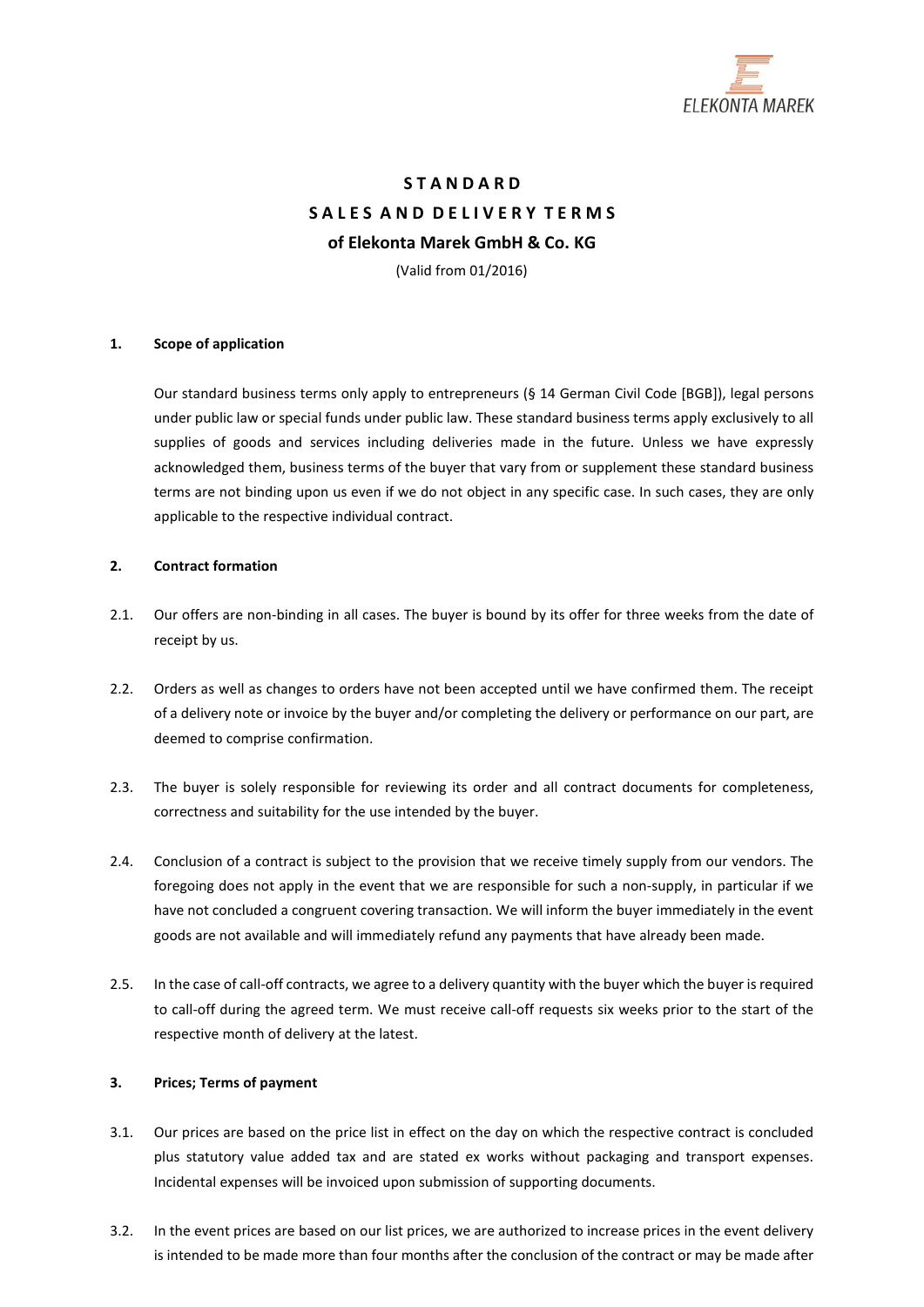

such time on grounds for which the buyer is at fault. We are likewise authorized to increase prices if, following conclusion of the contract, our costs - in particular material costs, collectively-bargained wages, statutory and collectively-bargained social benefits and freight charges should increase - and the delivery is intended to be made more than one month after the conclusion of the contract or may be made after such time on grounds for which the buyer is at fault.

- 3.3. Our invoices are immediately due for payment and must be paid within 14 days in euros without deduction.
- 3.4. We reserve the right to accept bills of exchange and cheques at our discretion. In all cases, acceptance is on account of payment and subject to all costs and expenses and without warranty for timely presentation and protest.
- 3.5. The buyer is only entitled to a right of set-off if its counter-claim has been finally determined by a court or is undisputed. The foregoing limitation on the right of set-off does not apply to claims based on a deficiency that is based on the same contract as our claim. The buyer is only entitled to assert a right of retention to the extent its counter-claim is based on the same contract.

# **4. Delivery; Passage of risk**

- 4.1. Information regarding delivery dates and deadlines is non-binding unless a delivery date or deadline has been expressly agreed in a specific case.
- 4.2. We are entitled to make partial deliveries to the extent that may be reasonably acceptable to the buyer. Each partial delivery will be separately invoiced.
- 4.3. Excess or short deliveries of up to 10% are permissible to the extent customary in the industry.
- 4.4. To the extent not otherwise agreed, our deliveries are made EX WORKS EXW our place of business (Incoterms 2010). In the event shipment of goods has been agreed, the risk of accidental loss or accidental deterioration of the goods passes to the buyer upon dispatch and at the latest upon departure from our plant or warehouse. The foregoing applies even in the event we undertake delivery, have assumed the costs of shipment or perform installation or commissioning. Absent written instruction from the buyer, we will select the shipment type, route and packing at our discretion. We will only purchase transport insurance at the request and in the name of the buyer.
- 4.5. The buyer is required to inspect the goods for transportation damage upon receipt. The buyer is to immediately inform the carrier of transportation damage and have such damage noted on the bill of lading, shipping order or delivery note. The buyer is likewise required to inform us of transportation damage by means of a damage report.
- 4.6. The buyer is required to satisfy the common commercial duties of immediate inspection of the goods and immediate notification of defects (§ 377 German Commercial Code - [HGB]) within seven business days at the latest.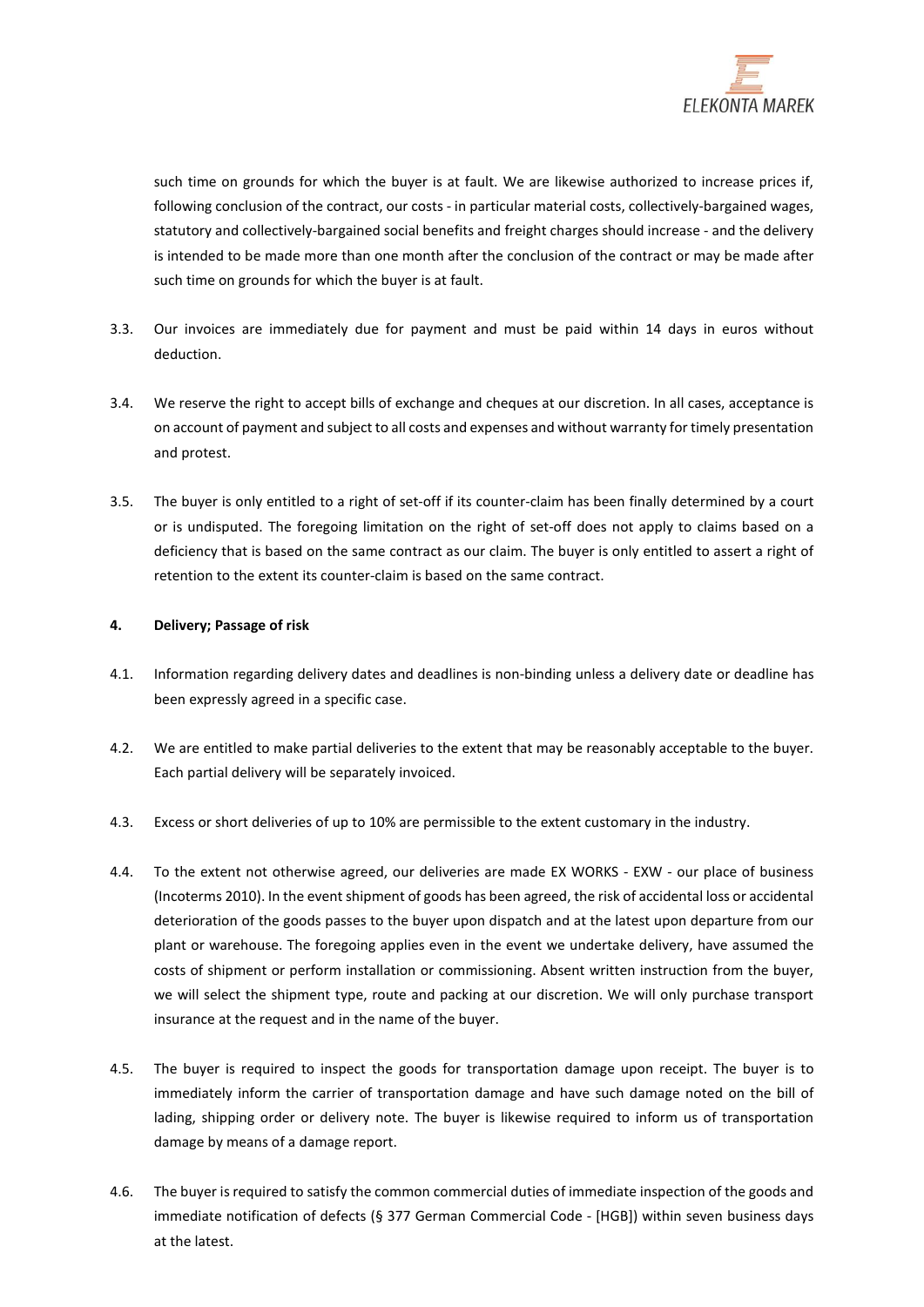

- 4.7. Should shipment be delayed due to circumstances for which the buyer is at fault, risk passes to the buyer on the day on which the goods are ready for dispatch. In such cases, we are authorized to store the goods at our discretion and at the expense and risk of the buyer and to demand payment of the agreed price.
- 4.8. With the exception of pallets, transport and all other packaging within the meaning of the German Packaging Regulation [Verpackungsverordnung] will not be accepted for return and must be disposed of by the buyer at its own expense.

# **5. Reservation of title; Security interests**

- 5.1. We reserve title to our goods ("goods subject to retained title") until the complete payment of all claims - including future claims - arising under the overall business relationship as well as all ancillary claims. In the case of open accounts, the reservation of title is deemed to be security for the claim to the open balance.
- 5.2. The buyer is authorized to sell goods subject to retained title in the ordinary course of business. The customer hereby assigns to us with prospective effect all claims to which it is entitled from the sale of such goods including all ancillary rights We accept such assignment.
- 5.3. The reservation of title extends to the products created by processing, mixing or combining the goods at their full value in which case we are considered the manufacturer. If the right of ownership by third parties remains in force when the goods are processed, mixed or combined with third-party goods, we acquire joint ownership in the processed, mixed or combined goods in proportion to their invoice value. In all other respects, the provisions applicable to goods subject to retained title apply to the resulting product as well.
- 5.4. The buyer may not pledge or grant any security interests in goods subject to retained title. The buyer is required to inform us in writing of any third-party attempts to assert rights against goods subject to retained title, in particular attempts at seizure. The buyer is obliged to object to any such attempts and must refer to our rights.
- 5.5. In the event of a default in payment, we are authorized to revoke the contract as provided by law and demand immediate return of the goods.
- 5.6. We undertake to release goods subject to retained title and assigned receivables to the extent that the realisable value of such collateral exceeds 110% of the secured receivables. Such a release will be made via transfer of ownership or re-assignment as applicable.
- 5.7. The buyer bears the expense of the return and sale of goods subject to retained title. Such expenses are deemed to equal 5% of the sales proceeds including value added tax unless we provide proof of higher costs or the buyer provides proof that either no costs or lower costs were incurred.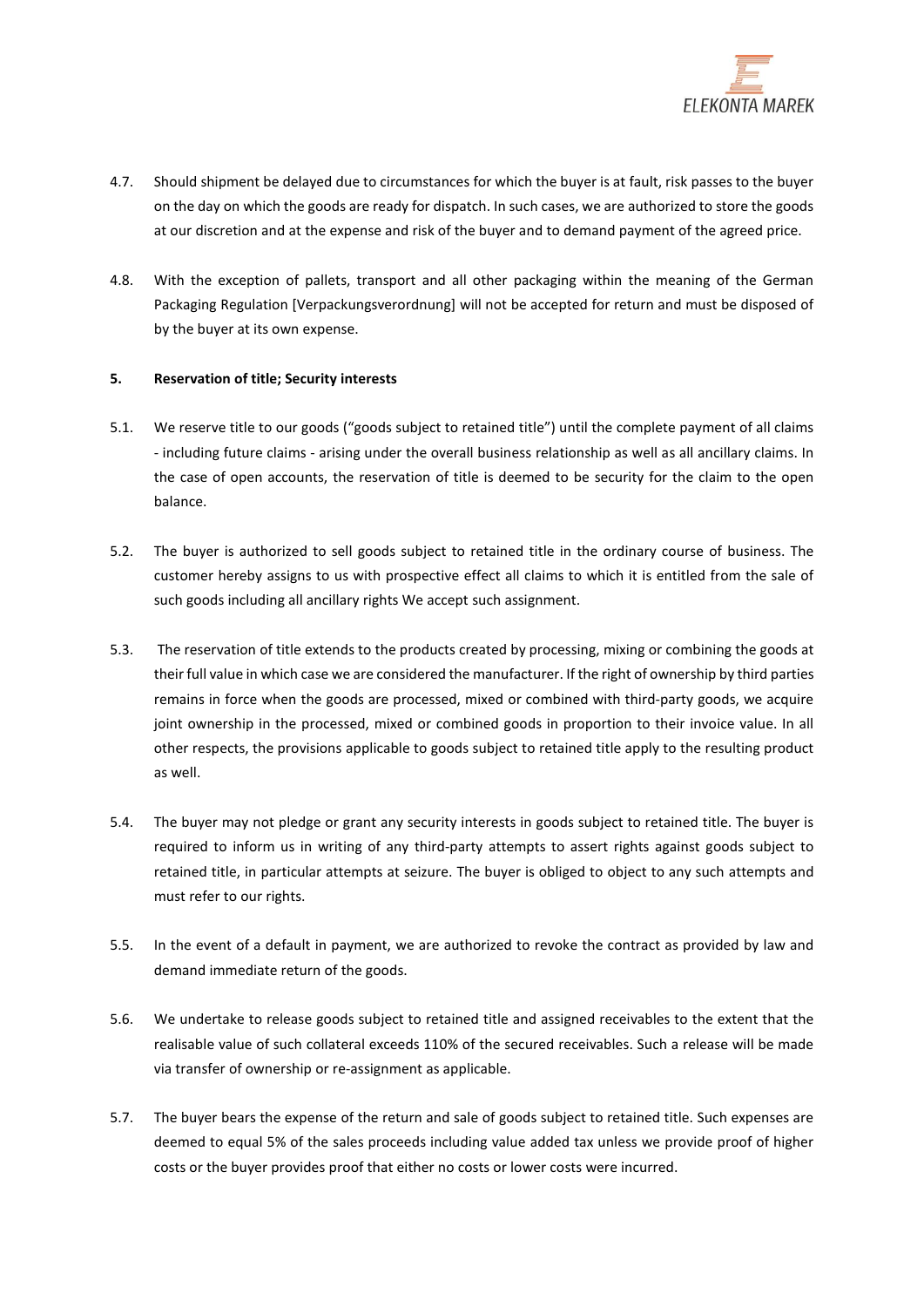

# **6. Rights in the event of a defect**

- 6.1. In the event of defects, we will either repair the defect or provide a replacement (cure). If attempts at cure fail, are unreasonable or refused by us, the buyer may reduce the price or - in the case of defects that are fundamental - revoke the contract and/or demand compensation for damages subject to the limitations set out in section [7.](#page-3-0)
- 6.2. Goods are free of defects if they conform to the agreed characteristics. The agreed characteristics are as provided in our order confirmation.
- 6.3. We will only assume expenses related to cure incurred due to the circumstance that sold goods have been brought to a location other than the agreed place of performance in the event this has been contractually agreed.
- 6.4. The buyer may not assign claims for defects.
- 6.5. Claims for recourse by the buyer against us under § 478 BGB (Recourse of the entrepreneur) are only permissible to the extent the buyer has not made agreements with its respective customer that exceed statutory warranty liability for defects.

# <span id="page-3-0"></span>**7. Liability for damages and reimbursement of expenses**

7.1. Our liability for compensation for damages and reimbursement of expenses related to simple negligence is excluded, in particular if based on a breach of duties under the contractual relationship and in tort, unless we have breached a material contractual obligation, i.e. an obligation the satisfaction of which enables the proper performance of the contract in the first place or an obligation the performance of which the buyer may regularly be entitled to expect. In such cases, our liability is limited to damages typical to the contract, the occurrence of which may reasonably be expected upon conclusion of the contract based on our knowledge of the circumstances at the time. However, our liability is unlimited for damages related to the injury of life, limb or health, for cases of intent or gross negligence, for the absence of a guaranteed characteristic and for damages under the German Product Liability Act [Produkthaftungsgesetz].

# **8. Limitations period for warranty claims and claims to compensation**

- 8.1. Claims on the part of the buyer due to defects lapse after one year in accordance with applicable law. Similarly, the limitations period for claims on the part of the buyer to compensation for damages and reimbursement of expenses that are not related to defects is one year.
- 8.2. However, the shortened limitation periods provided for in section 8.1 do not apply to claims on the part of the buyer related to injury to life, limb or health or to claims related to an intentional or grossly negligent breach of duty.